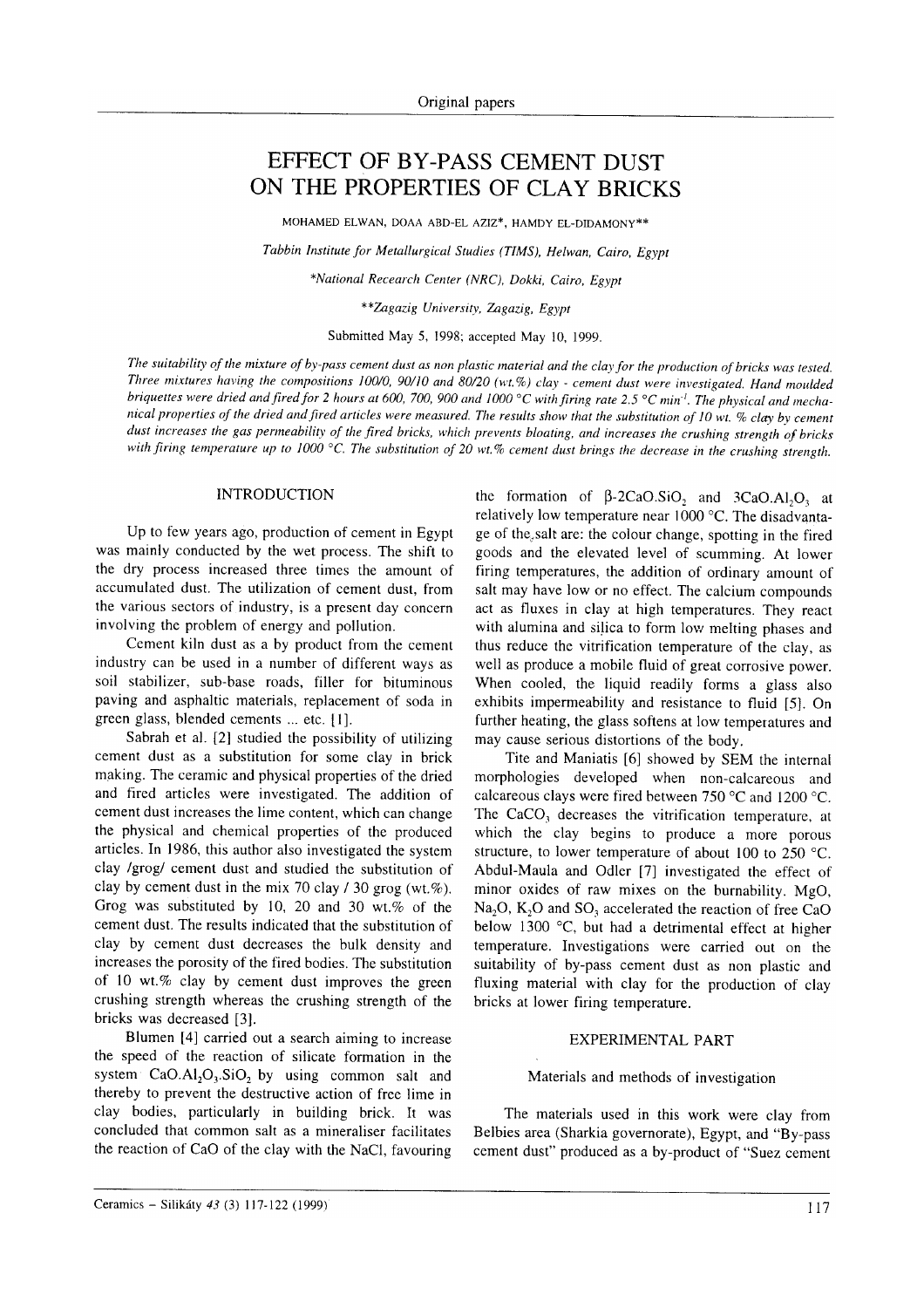company" Egypt. These raw materials were subjected to chemical (table l), mineralogical (X-ray diffractometer) and DTA analysis. The grain size distribution of clay and by-pass were determined by sieve analysis and sedimentation method as can be seen in table 2.

' Table 1. Chemical analysis of the raw material (wt.%).

| Oxides                         | <b>Belbies Clay</b> | By-pass cement dust |
|--------------------------------|---------------------|---------------------|
| SiO <sub>2</sub>               | 53.90               | 13.30               |
| $\text{Al}_2\text{O}_3$        | 22.40               | 3.25                |
| Fe <sub>2</sub> O <sub>3</sub> | 6.41                | 1.89                |
| TiO <sub>2</sub>               | 1.67                | n.d                 |
| CaO                            | 1.70                | 45.75               |
| MgO                            | 1.69                | 1.80                |
| Na <sub>2</sub> O              | 1.61                | 1.87                |
| $K_2O$                         | 1.28                | 2.31                |
| SO <sub>3</sub>                | 0.59                | 4.11                |
| Cl <sub>1</sub>                | 0.20                | 2.77                |
| L.O.I                          | 8.34                | 22.31               |

Table 2. Grain size distribution of the investigated materials  $(wt.\%)$ .

| Particle size<br>$\mu$ .m $(\%)$ | <b>Belbies Clay</b> | By-pass cement dust |
|----------------------------------|---------------------|---------------------|
| 1000 - 500                       | 0.00                | 0.00                |
| $500 - 250$                      | 0.90                | 0.80                |
| $250 - 125$                      | 1.60                | 2.91                |
| $125 - 63$                       | 6.80                | 16.07               |
| $63 - 31$                        | 7.00                | 54.47               |
| $31 -$<br>- 8                    | 18.80               | 9.42                |
| $8 -$<br>2                       | 18.80               | 8.09                |
| $\mathbf{C}^2$                   | 46.10               | 8.24                |

In order to study the physical and ceramic properties of the produced articles, the precrushed lumpy clay was ground using a fine laboratory mill. The ground materials were sieved through 0.5 mm sieve and mixed together on dry weight basis. Three mixtures having the composition 100/0, 90/10 and 80/20 clay-by-pass cement dust were investigated.

The clay as well as by-pass cement dust of each mix were mixed with water to produce a plastic body according to Pfefferkorn method. The amount of mixing water was added to the clay in a closed container and allowed to temper for 24 hours to prevent the evaporation of the moisture. The paste was hand formed in steel moulds having the width 2.54 cm and length 2.54 cm. The formed bricks were left to dry at room temperature for 48 hours and then over night at 110  $\degree$ C, and fired in a muffle furnace for 2 hours at 600, 700, 800, 900, 1000 °C, with firing rate of 2.5 °C m<sup>-1</sup>. The physicomechanical properties of the dried and fired bricks such as crushing strength, bulk density, and water absorption of solid samples were measured.

# RESULTS AND DISCUSSION

#### Constitution of the raw materials

The chemical analysis (table l) indicates that the Belbies clay contains low amount of  $Al_2O_2(22.40 \text{ wt.}\%)$ and considerable amount of  $Fe<sub>2</sub>O<sub>3</sub>$  and other oxide impurities. The content of total fluxing oxides is higher than 15 wt.%. The low  $Al_2O_3$  content and elevated level of oxide impurities are suggested to improve the suitability of the material from the manufacture of heavyclay products [8].

The chemical analysis of by-pass cement dust reveals the enrichment of CaO, Na<sub>2</sub>O,  $K<sub>2</sub>OSO<sub>2</sub>$  and Cl.

The XRD pattern of clay sample revealed the presence of major minerals such as montmorillonite, kaolinite and quartz, as well as trace minerals as illite, goethite and feldspar figure (1). The mineral composition of by-pass cement dust shows calcite as major mineral, in addition to trace minerals of sylvite (KCl), quartz and anhydrite.



Figure l. The X-ray diffraction spectrum of the by-pass cement dust and the clav.

 $\bullet$  - calcite,  $\bigcirc$  - calcium sulphate,  $\Delta$  - feldspar,  $\blacktriangle$  - goehnite,  $\blacksquare$  illite,  $\Box$  - kaolinite,  $\Box$ - montmorillonite,  $*$  - quartz,  $\odot$ - sylvite

Figure 2 shows the differential thermal analysis (DTA) curves of the clay and by-pass cement dust. The clay sample thermogram shows three endothermic reactions with temperature peak at about 103, 275 and 530'C. The first endothermic effect indicates the remo-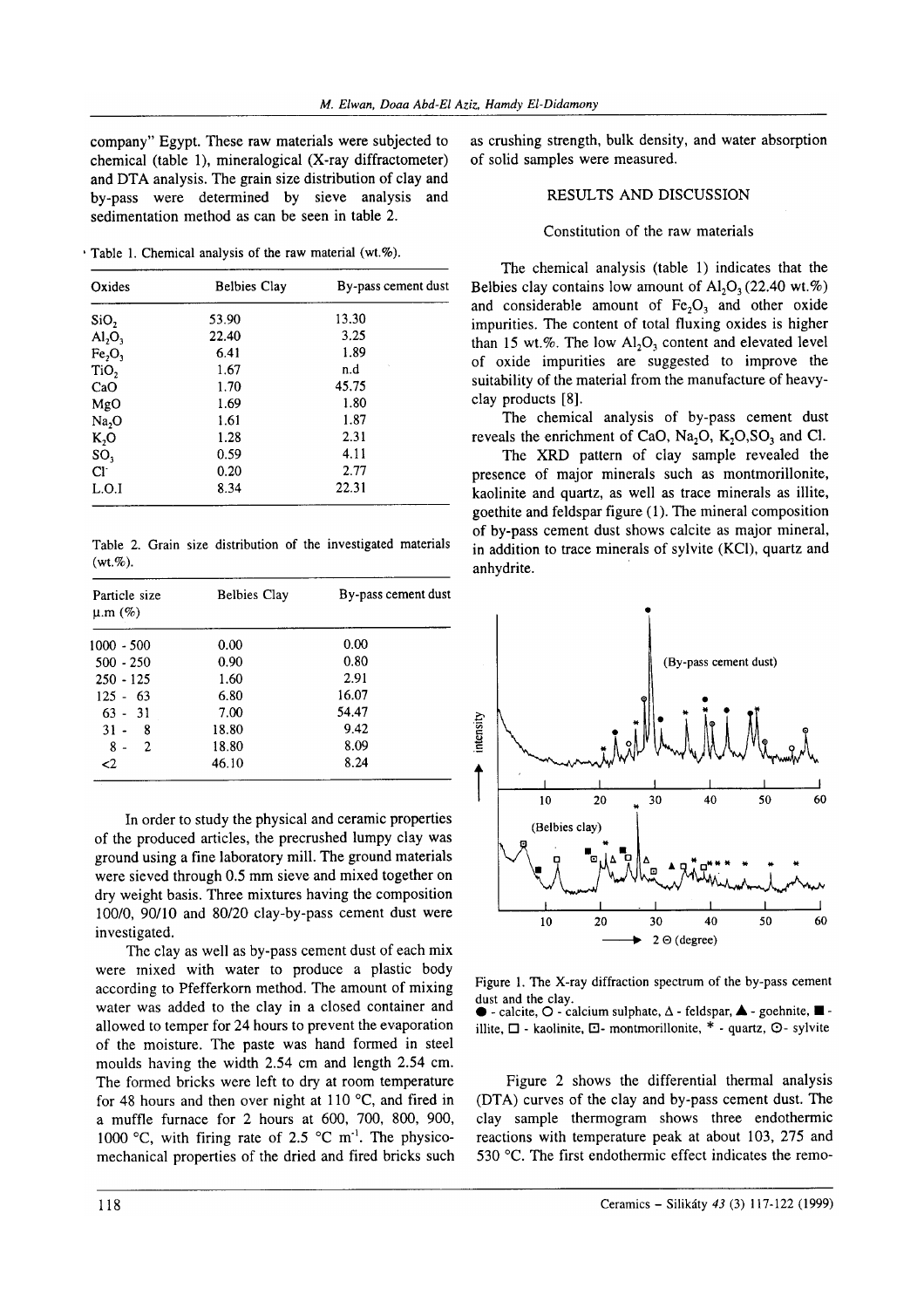

Figure 2. The DTA thermograms of the by-pass cement and the clay.



Figure 3. Plasticity curves for the clay/by-pass cement clay.  $\bullet$  - 100 Clay,  $\circ$  - 10 % Dust,  $\blacksquare$  - 20 % Dust;  $h_0$  – initial height of the test specimen,  $h$  - height of the specimen after compression.

val of the moisture and the interlayer water loss from kaolinite, montmorillonite and illite whereas the second peak at 275  $\degree$ C is attributed to dehydration of goethite present in the clay. The third endothermal at 530 "C corresponds with the loss of structural OH ions. The S shaped endothermic / exothermic peak of montmorillonite at 850 - 920'C shows the destruction of the original structure of the clay minerals and the formation of new phases such as aluminosilicates.

The DTA of by-pass cement dust exhibits an endothermic peak at 780  $^{\circ}$ C, corresponding with the dissociation of calcite.

# **Plasticity**

The method of Pfefferkorn [9], based on deformation caused by action of a piston on cylinder of clay at different water contents, is adopted in the present work (figure 3). The water content corresponding to the deformation ratio 3.3 is considered as the water of plasticity. However, the addition of 20 wt. $%$  of by-pass cement brings about a decrease in the plasticity coefficient  $(PC)$ . Grimshow  $[10]$  illustrated that the presence of alkali ions in the clay improves the plasticity.

## Drying properties

Figures 4 and 5 show the variation of the green crushing strength, linear shrinkage and loss in weight of solid bricks made from clay and by-pass cement dust. It is clear that the substitution of  $10$  wt.% clay by cement dust decreases the green crushing strength. The strength of dried samples decreases with decreasing content of thc clay and the minimum crushing is obtained at 20 wt.% addition of dust. Kohl [11] measured dry crushing strength for different shale clays. He found the value 87.88 kg cm<sup>-2</sup> for calcium clay and 99.12 kg cm<sup>-2</sup> for sodium clay. The loss of water from the body results in an overall volume reduction usually referred to as shrinkage. This property is very important from an industrial point of view. It was observed that the increasc in the cement dust decreases drying shrinkage. Thereforc, mixture of 20 wt. $%$  dust gives the minimum values of drying shrinkage as well as maximum loss in weight.

#### Firing properties

The physical properties of the clay/by-pass cement dust bricks fired at 600, 700, 800, 900, 1000 °C are given in figures 6-8. These figures show the relation between crushing strength, water absorption and bulk density as well as linear shrinkage and firing temperature. The crushing strength of only clay brick increases with temperature up to  $800^{\circ}$ C then decreases at 900  $^{\circ}$ C due to the bloating of the sample. The bloating occurs during the vitrification stage of firing and is attributable to the generation of gas within the clay mass. Two conditions are necessary for bloating, firstly to prevent the free escape of the gas via the pores and secondly to allow so-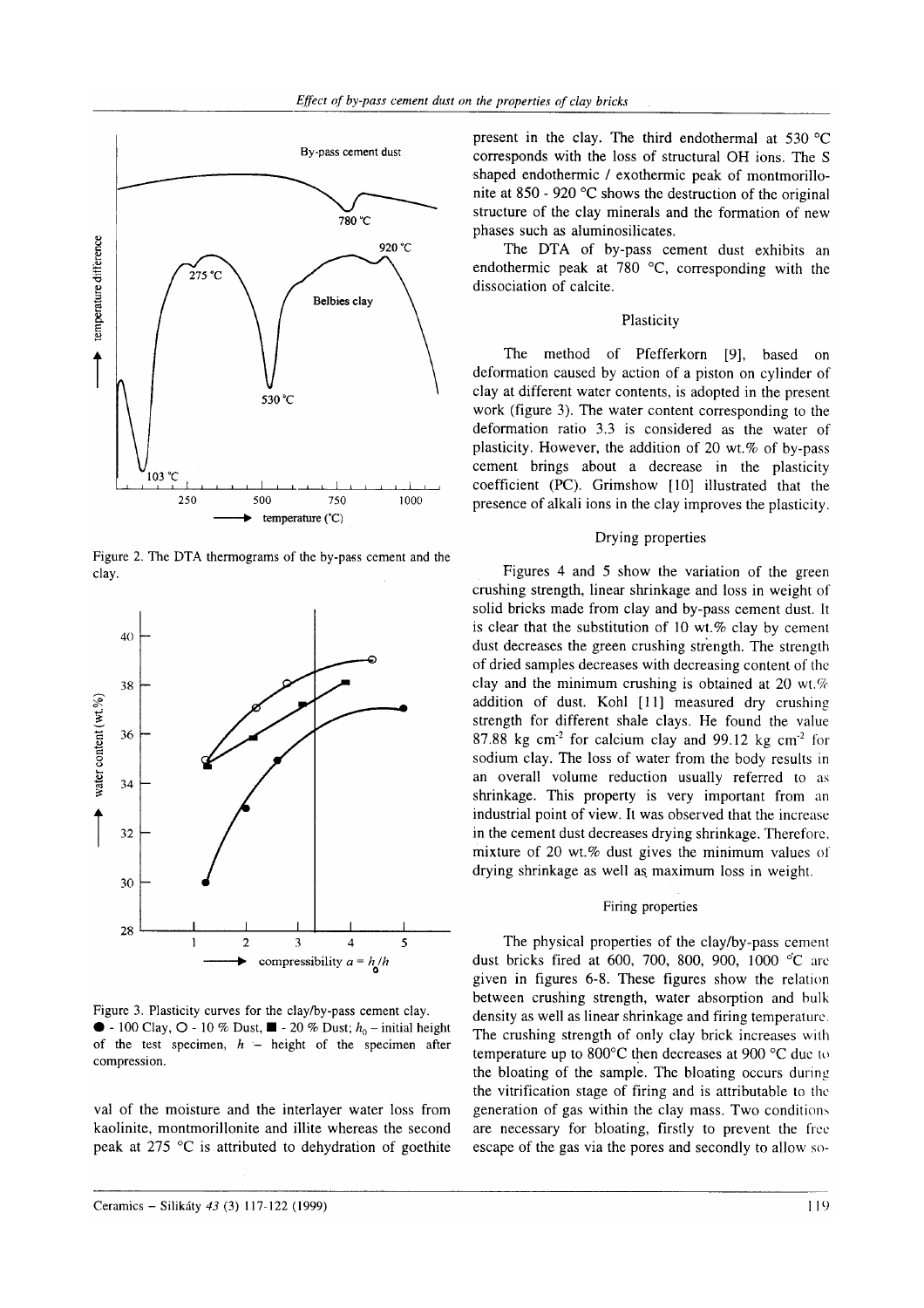



Figure 4. Green crushing strength of clay/by-pass cement dust mixtures.

Figure 5. Drying shrinkage and loss in weight on drying of clay/by-pass cement dust mixtures.

 $O$  - linear drying shrinkage,  $\bullet$  - loss in weight

me distortion of the shape by the pressure generated [12]. Workers in U.S.A. and UK [12] suggested that a suitable ultimate composition to yield a bloating aggregate would lie within the limits:  $50-75$  SiO<sub>2</sub>, 15-30 Al<sub>2</sub>O<sub>3</sub>, 10-20  $(CaO+MgO+Fe<sub>2</sub>O<sub>3</sub> + K<sub>2</sub>O+Na<sub>2</sub>O), (wt.%)$ .

The chemical analysis of Belbies clay on calcined basis brought the values:  $59.44$  SiO<sub>2</sub>, 24.70 Al<sub>2</sub>O<sub>3</sub> and 13.93 total fluxing oxides (wt.%), which exist within the limits of bloated clay [12].

The bulk density, water absorption for the clay brick could not be determined because it has no binding properties at 600 °C. Clews  $[12]$  found that when clay was heated to about 600  $^{\circ}C$ , it has been decomposed and is plastic no longer. A clay test piece fired in this way will not break down and recombine with water when immersed and its resistance to such attack increases as the firing temperature is increased.

On the other hand, rising of firing temperature from 700 to 1000°C leads to an increase in shrinkage, density and to a decrease in water absorption of the fired briquettes. These physical changes are related mainly to the action of vitrification.

The substitution of 10  $%$  clay with by-pass cement dust prevents bloating in the clay sample and increases compressive strength of bricks with firing temperature. The chemical composition of this batch composition is 44.45 SiO<sub>2</sub>, 18.25 Al<sub>2</sub>O<sub>3</sub> and 15.46 total fluxing oxides (wt.%) being insufficient for bloating. In addition, an increase in bulk density and decrease of water absorption and shrinkage occurs with an increase of firing temperature.

At 20 wt.% of the cement dust, the apparent porosity is increased again leading to the decrease in the crushing strength, bulk density and shrinkage due to enhancement of the thermal decomposition of hydrated cement dust with removal of moisture and CO<sub>2</sub> during firing.

According to the above results, it can be concluded that dense building bricks of adequate physical properties could be produced from clay by substituting up to 10 wt.% cement dust and firing up to 800  $^{\circ}$ C. Therefore,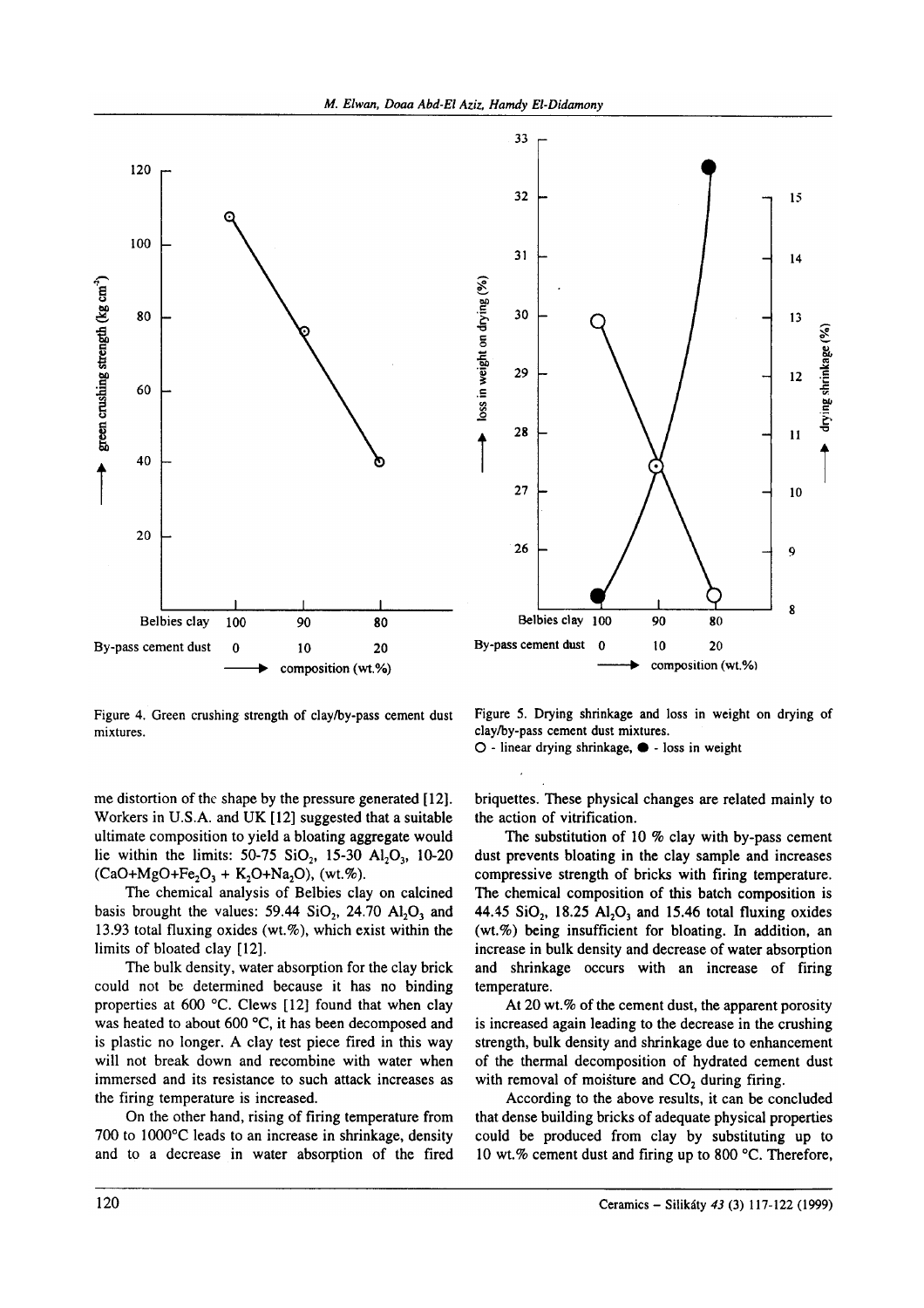The X-ray diffraction pattern of samples fired at 800 °C are shown in figure 9. The XRD of fired clay illustrates minor amounts of anorthite  $(CAS_2)$ , hematite  $(Fe<sub>2</sub>O<sub>3</sub>)$  with quartz and illite as the major components. Sample containing  $10 \text{ wt. } \%$  of the cement dust shows quartz, hematite, anorthite and minor amount of illite. At 20 wt. % of the dust, the illite is completely disappeared, with increased amount of anorthite and presence of gehlenite, anhydrite, wollastonite, hematite and quartz. On the other hand Belbies clay sample shows relatively higher illite and lower anorthite content. This is in agreement with the findings of Ghosh [13] on studying the phase changes occurring during firing clay-lime mixture. It was concluded that the clay minerals dissociate between 500 and 700 $\degree$ C into the amorphous alumino-silicate mixture (metakaolin), whereas calcium carbonate decomposes into CaO between 600-800 "C. The CaO content decreases above  $800^{\circ}$ C and disappears almost completely at 950'C. This is due to the formation of the metastable phases: wollastonite  $(CaO.SiO<sub>2</sub>)$ , anorthite  $(CaO.A1<sub>2</sub>O<sub>3</sub>.2SiO<sub>2</sub>)$  and gehlenite  $(2CaO.A1<sub>2</sub>O<sub>3</sub>SiO<sub>2</sub>).$ 

## **CONCLUSION**

By-pass cement dust can be used as non-plastic material in clay bricks. The addition of the dust prevents bloating, increases crushing strength and decreases the drying as well as firing shrinkage. The mixture containing  $10$  wt.% by-pass cement dust with clay fired at 800 'C for 2 hours is the optimum amount to produce clay bricks with adequate physico-mechanical properties.

#### References

- Davis T.A., Hooks D.B.: Disposal and utilization of waste kiln dust from cement industry, EPA-67012-75-043, U.S. Environmental Protection Agency, Cincinnati, Ohio 1975. l.
- Sabrah B.A., Ebied E.A.: Interbrick /,5 (1985). 2.
- J.
- 4.
- 5.
- 6.
- $7<sup>7</sup>$
- 8.
- 9.
- 10. Grimshow R.W.: Trans.Brit.Ceram.Soc. 57, 340, (1958).
- 11. Kohl H.: Ber. D.K.G. 11,325 (1930).
- 12. Clews F.H.: Heavy clay technology, 2nd. Ed., Academy press, London l9ó9.
- 13. Ghosh S.M.: Advances in Cement technology, A. Wheaton Co. Ltd., Exerter 1981.

Submitted in English by the authors.

# vYUŽÍvÁNÍ Úlpru z cEMENTÁŘsKÝcH PEcÍ JAKo PŘÍDAVNÉ sURovINY PŘI vÝnosĚ CIHEL

MoHAMED ELWAN. DoAA ABD.EL AzIz\*, HAMDY EL-DIDAMoNY\*\*

Tabbin Institute for Metallurgical Studies (TIMS), Helwan, Cairo, Egypt

\*National Recearch Center (NRC), Dokki, Cairo, Egypt

#### \*\* Zagazig University, Zagazig, Egypt

Využívání odpadních vedlejších produktů z různých odvětví průmyslu je důležitým úkolem přítomné doby, úzce spjatým s problematikou úspory energie a ochrany životního prosředí. Spaliny z cementářských pecí mají vysoký obsah tuhých částic a jsou největším zdrojem znečištěnÍ atmosféry cementárnou. Problémy s likvidací tuhých odpadů vznikají v případě cementářského úletu, což je směs jemných podílů vsázky, částečně kalcinovaných jemných podílů vsázky, částečně kalcinovaných jemných podílů slínku a kondenzovaných těkavých |átek.

Cílem této práce bylo ověřit využití cementářského ú|etu ve formě neplastické směsi s jflem jako suroviny pro výrobu cihe|. Úlet byl přidáván do jílu v množství 10 a 20 hmot.%. Ručně zformovaná zkušební tělíska byla vypalována při teplotě až 1000 °C rychlostí ohřevu 2,5 °C min<sup>1</sup>. Na těchto vzorcích byly zjišřovány tyziká|nÍ vlastnosti, jako úbytek hmotnosti a smrštění sušením a výpalem, a mechanické vlastnosti, jako objemová hmotnost a pevnost v tlaku. Na cihlách vypálených při teplotě 800 °C byla provedena rentgenová difrakční analýza.

Sabrah B.A., El-Didamony H., Hilal N.H.Y.: Interbrick 2,1 Výsledky ukázaly, že náhrada jílu 10 hmot.% zabraňoval expanzi (1986). při výpa|u a zvyšovala pevnost v tlaku vypálených tělísek. Blumen L.M.: Claycraft XXX, 196 (1957). Zvýšením přídavku úletu na 20 hmot.% se zvýšila propustnost Grimshaw R.W.: The chemistry and physics of clay, 4th. vypáleného materiálu, a tím také pórovitost a nasákavost. Ed., (revised), Ernest Benn, London 1957. V důsledku toho se snížila objemová hmotnost a pevnost Tite M.S., Maniatis Y.: Trans. J. Br. Ceram.Soc. 74, |9 v tlaku. Směs 90/10 jílu a ú|etu (hmot.7o) prokázala zvýšení (1975). pevnosti v tlaku po výpalu při teplotách až do 1000 ° C. Po Abdul-Maula S., Odler I.: World Cem.Technol. 11, 330 výpalu na 800 °C vykazoval jíl a také směs s obsahem (1980). 20hmot,7o úletu zvýšení pevnosti, avšak při vyšších teplotách Norton F.H.: Element of ceramics, 2nd Ed., Addison výpalu pevnost klesala. Po výpalu na 1000 °C měla nejvyšší Wesley Publishing Company, Inc., Reading Mass. 1974. pevnost směs s 10 hmot.% úletu, následovaná samotným jílem. Pfefferkorn F.: Sprechsaal 57, 297 (1924). Nejnižší pevnost měla směs s 20 hmot.% úletu.